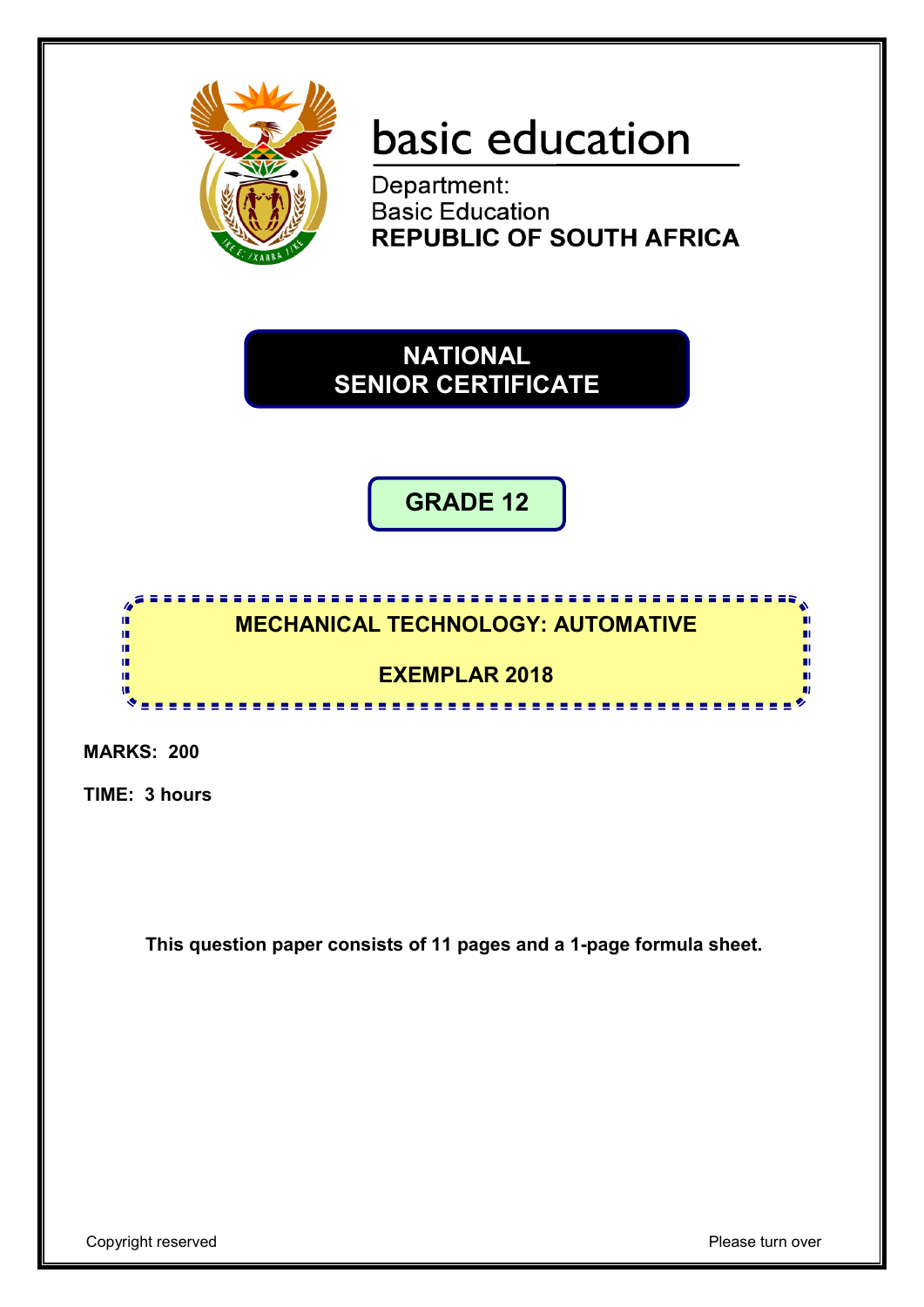#### **INSTRUCTIONS AND INFORMATION**

- 1. Write your examination number on the ANSWER BOOK.
- 2. Read ALL the questions carefully.
- 3. Answer ALL the questions.
- 4. Number the answers correctly according to the numbering system used in this question paper.
- 5. Start EACH question on a NEW page.
- 6. Show ALL calculations and units. Round off final answers to TWO decimal places.
- 7. Candidates may use non-programmable scientific calculators and drawing instruments.
- 8. The value of gravitational acceleration should be taken as 10 m/s<sup>2</sup>.
- 9. All dimensions are in millimetres, unless stated otherwise in the question.
- 10. Write neatly and legibly.
- 11. A formula sheet is attached to the question paper
- 12. Use the criteria below to assist you with your time management.

| <b>QUESTION</b> | <b>CONTENT</b>                                                    | <b>MARKS</b> | <b>TIME</b> |
|-----------------|-------------------------------------------------------------------|--------------|-------------|
|                 | <b>Generic</b>                                                    |              |             |
|                 | Multiple-choice questions                                         | 6            | 6 minutes   |
| $\overline{2}$  | Safety                                                            | 10           | 10 minutes  |
| 3               | <b>Materials</b>                                                  | 14           | 14 minutes  |
|                 | <b>Specific</b>                                                   |              |             |
| 4               | Multiple-choice questions                                         | 14           | 10 minutes  |
| 5               | <b>Tools and Equipment</b>                                        | 23           | 20 minutes  |
| 6               | Engines                                                           | 28           | 25 minutes  |
|                 | Forces                                                            | 32           | 25 minutes  |
| 8               | Maintenance                                                       | 23           | 20 minutes  |
| 9               | Systems and Control (Automatic Gearbox)                           | 18           | 20 minutes  |
| 10              | Systems and Control (Axles, Steering Geometry<br>and Electronics) | 32           | 30 minutes  |
|                 | <b>TOTAL</b>                                                      | 200          | 180 minutes |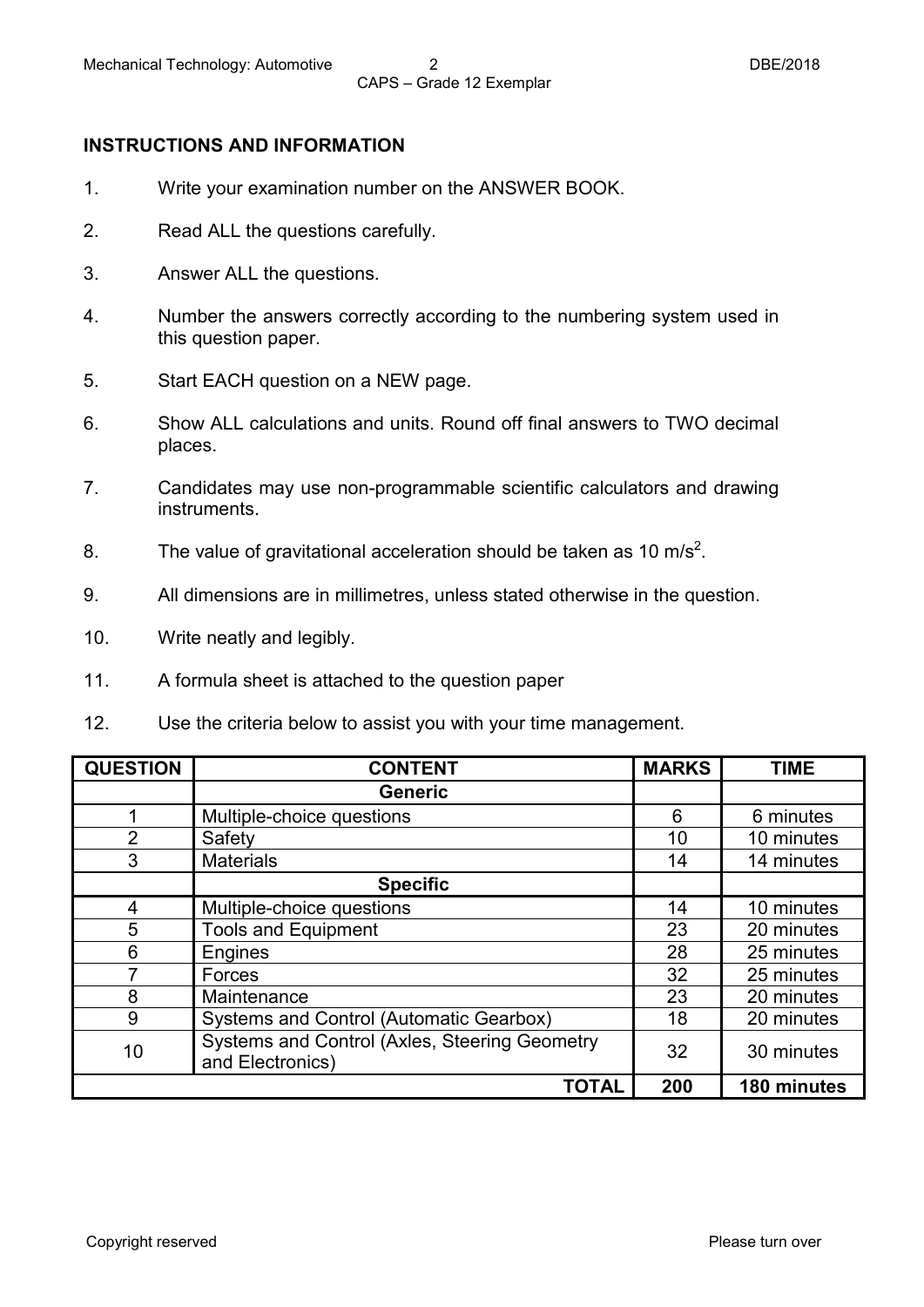# **QUESTION 1: MULTIPLE-CHOICE QUESTIONS (GENERIC)**

Various options are provided as possible answers to the following questions. Choose the correct answer and write only the letter (A to D) next to the question number (1.1 to 1.6) in the ANSWER BOOK, e.g. 1.7 A.

- 1.1 What is the purpose of the Occupational Health and Safety Act, 1993 (Act 85 of 1993) regarding HIV/Aids awareness?
	- A The safety laws state that all employers must make sure that the workplace is safe, and that employees are not at risk of becoming infected with HIV at work.
	- B It contains common guidelines on how employers, employees and trade unions should respond to HIV in the workplace.
	- C Employers may not demote or promote an employee based on his/her HIV status.
	- D<sub>1</sub> Employers cannot simply dismiss a person who is infected with HIV. (1)
- 1.2 Which ONE of the following types of personal protective equipment is applicable when executing oxy-acetylene welding?
	- A Welding helmet
	- B Welding goggles
	- $\mathcal{C}$ Hard hat
	- D Welding mask (1)
- 1.3 What is the maximum gap allowed between the tool rest and the grinding wheel of a bench grinder?
	- A 4 mm
	- B 3 mm
	- $\mathsf{C}$ 5 mm
	- D  $4,5 \text{ mm}$  (1)
- 1.4 Which heat treatment process is used to decrease the brittleness in hardened steel?
	- A Annealing
	- B **Tempering**
	- $\mathcal{C}$ **Hardening**
	- D Normalising (1)
- 1.5 What is the purpose of annealing steel?
	- A To harden it
	- B To temper it
	- C To soften it
	- D<sub>1</sub> To cool it down (1)
- 1.6 Which test is used to determine the ductility of a metal?
	- A Sound test
	- B Hardness test
	- C Bending test
	- D. Machining test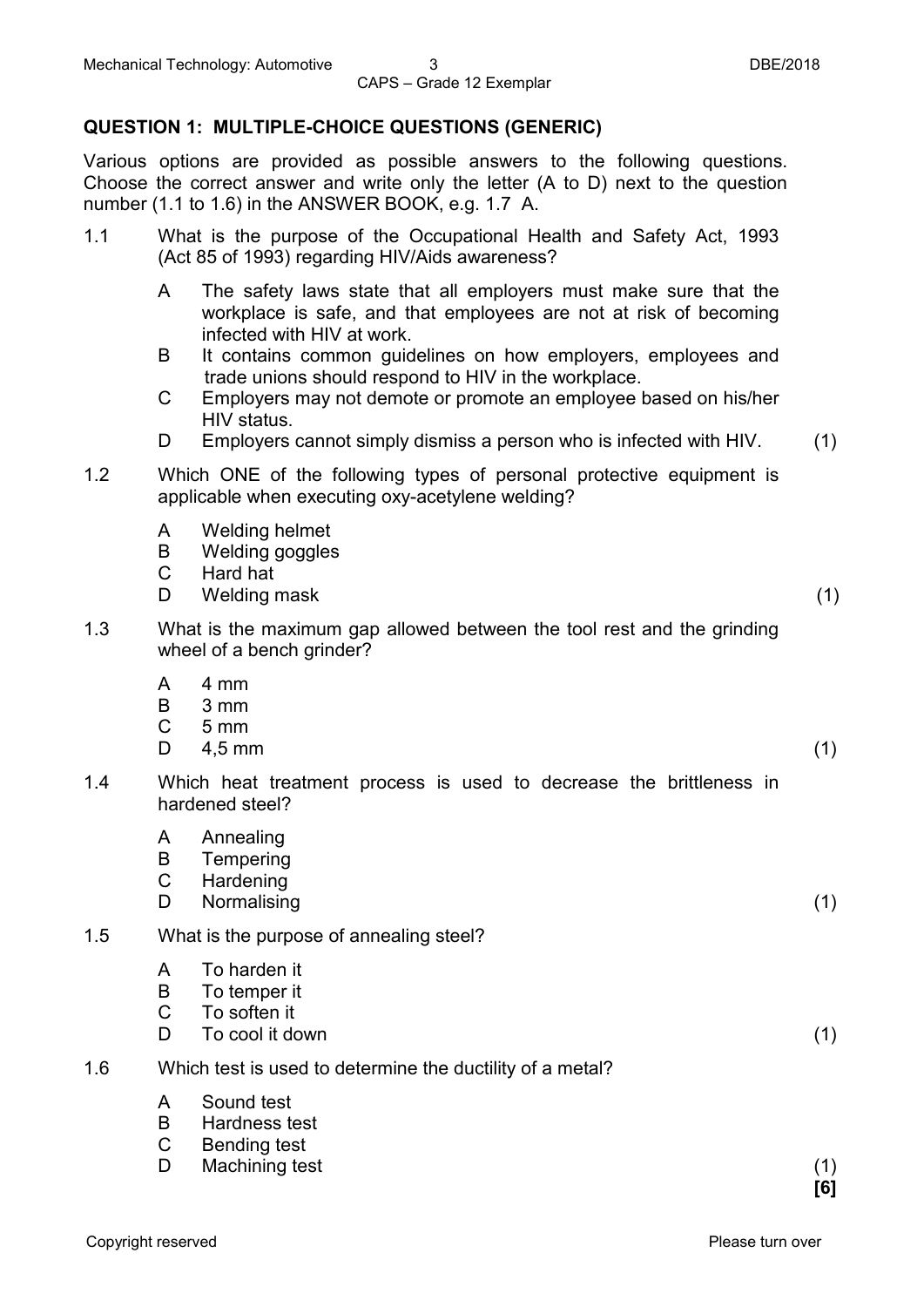### **QUESTION 2: SAFETY (GENERIC)**

| 2.1 |                   | What safety rule must be adhered to after the work procedures on any<br>machine have been completed? | (1)         |
|-----|-------------------|------------------------------------------------------------------------------------------------------|-------------|
| 2.2 |                   | Which safety precaution should be adhered to when drilling a small work<br>piece on a drill press?   | (1)         |
| 2.3 |                   | State TWO safety rules to be observed when using the hydraulic press.                                | (2)         |
| 2.4 | with open wounds. | Give TWO reasons for wearing surgical gloves when treating a co-worker                               | (2)         |
| 2.5 |                   | State TWO safety precautions for the handling of gas cylinders.                                      | (2)         |
| 2.6 | workplace.        | Name ONE responsibility of an EMPLOYER regarding safety in the                                       | (1)         |
| 2.7 | workplace.        | Name ONE responsibility of an EMPLOYEE regarding safety in the                                       | (1)<br>[10] |
|     |                   | <b>QUESTION 3: MATERIALS (GENERIC)</b>                                                               |             |
| 3.1 |                   | Explain how you will conduct the following tests to identify various metals:                         |             |
|     | 3.1.1             | Filing test                                                                                          | (2)         |
|     | 3.1.2             | Machining test                                                                                       | (2)         |
|     |                   |                                                                                                      |             |

3.2 When executing a sound test on steel, what sound is made by the following materials?

| 3.2.1 | High carbon steel (HCS) |  |
|-------|-------------------------|--|
| 3.2.2 | Low carbon steel (LCS)  |  |

3.3 What is the reason for executing the following heat treatment processes on steel?

| 3.3.3 | Normalising    | (2)<br>[14]       |
|-------|----------------|-------------------|
| 3.3.2 | Hardening      | (2)               |
| 3.3.1 | Case hardening | $\left( 2\right)$ |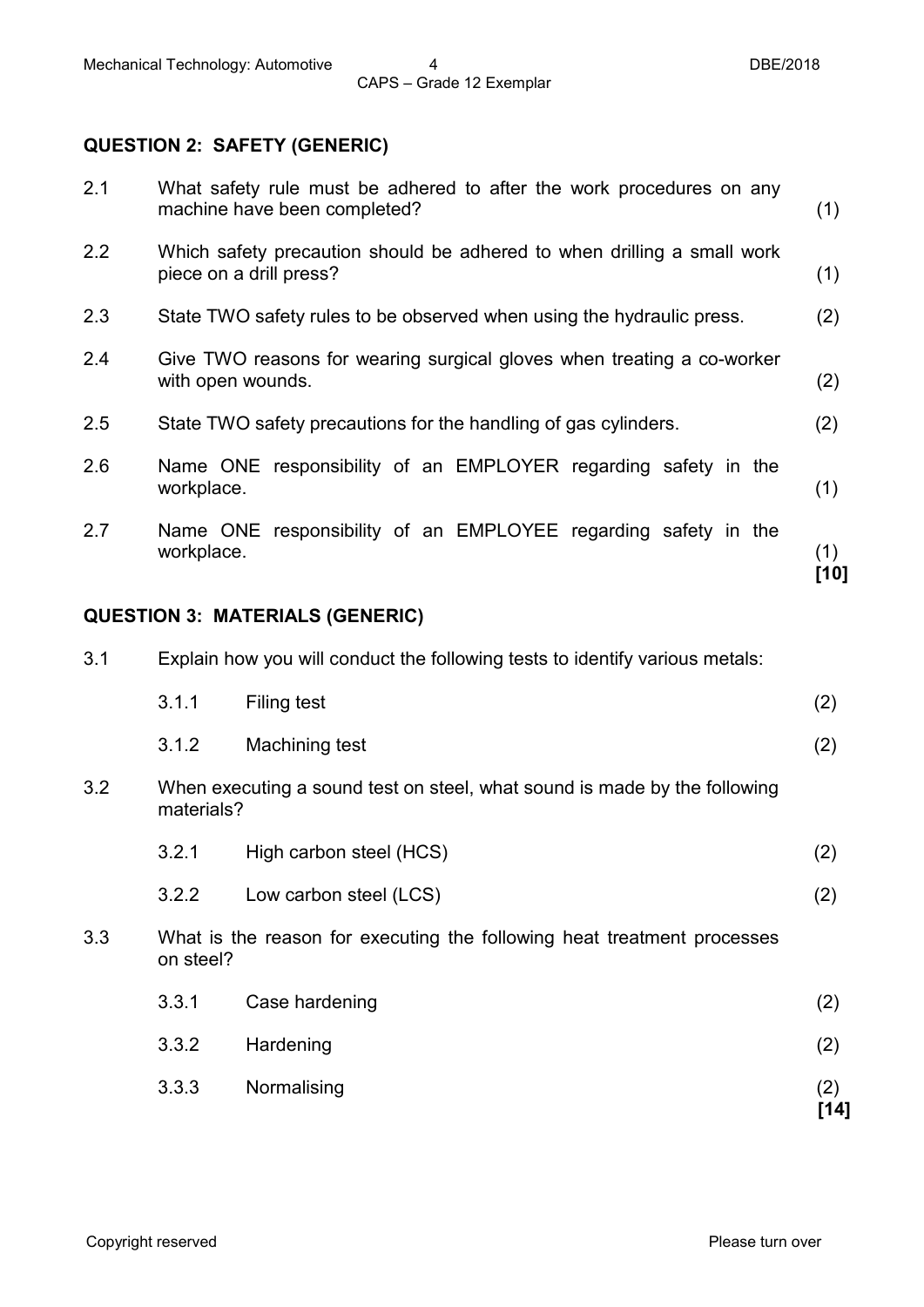# **QUESTION 4: MULTIPLE-CHOICE QUESTIONS (SPECIFIC)**

Various options are provided as possible answers to the following questions. Choose the correct answer and write only the letter (A to D) next to the question number (4.1 to 4.14) in the ANSWER BOOK, e.g. 4.15 A.

- 4.1 What is the function of the cylinder leakage tester?
	- A To check whether the engine leaks gases from the cylinder during the induction stroke.
	- B To check whether the engine leaks gases from the cylinder during the power stroke.
	- $\mathcal{C}$ To check whether the engine leaks gases from the cylinder during the exhaust stroke.
	- D<sub>1</sub> To check whether the engine leaks gases from the cylinder during the compression stroke. (1)
- 4.2 Which ONE of the following types of equipment is used to test compression in the cylinders of an internal combustion engine?
	- A Torsion tester
	- B Pressure tester
	- $\mathcal{C}$ Tensile tester
	- D. Combustion tester (1)
- 4.3 What is the volumetric efficiency of a blower?
	- A Its ability to heat intake air
	- B Its ability to cool exhaust air
	- C Its ability to drive the blower
	- D Its ability to fill the cylinder with air above atmospheric pressure (1)
- 4.4 Which ONE of the following procedures should be applied to determine the extent of the wear on a crankshaft journal?
	- A Measure the crankshaft journal for taper
	- B Measure the crankshaft journal to see whether it is oval
	- C Use an outside micrometer and measure the crankshaft journal at 90<sup>°</sup>
	- D Measure around the crankshaft journal and then compare it with the specification (1) (1)
- 4.5 Which ONE of the following is an important factor that determines the thermal efficiency of an engine?
	- A Combustion chamber design
	- B Size of carburettor venturi
	- $\mathcal{C}$ Design of intake manifold
	- D Valve opening angle (1) (1)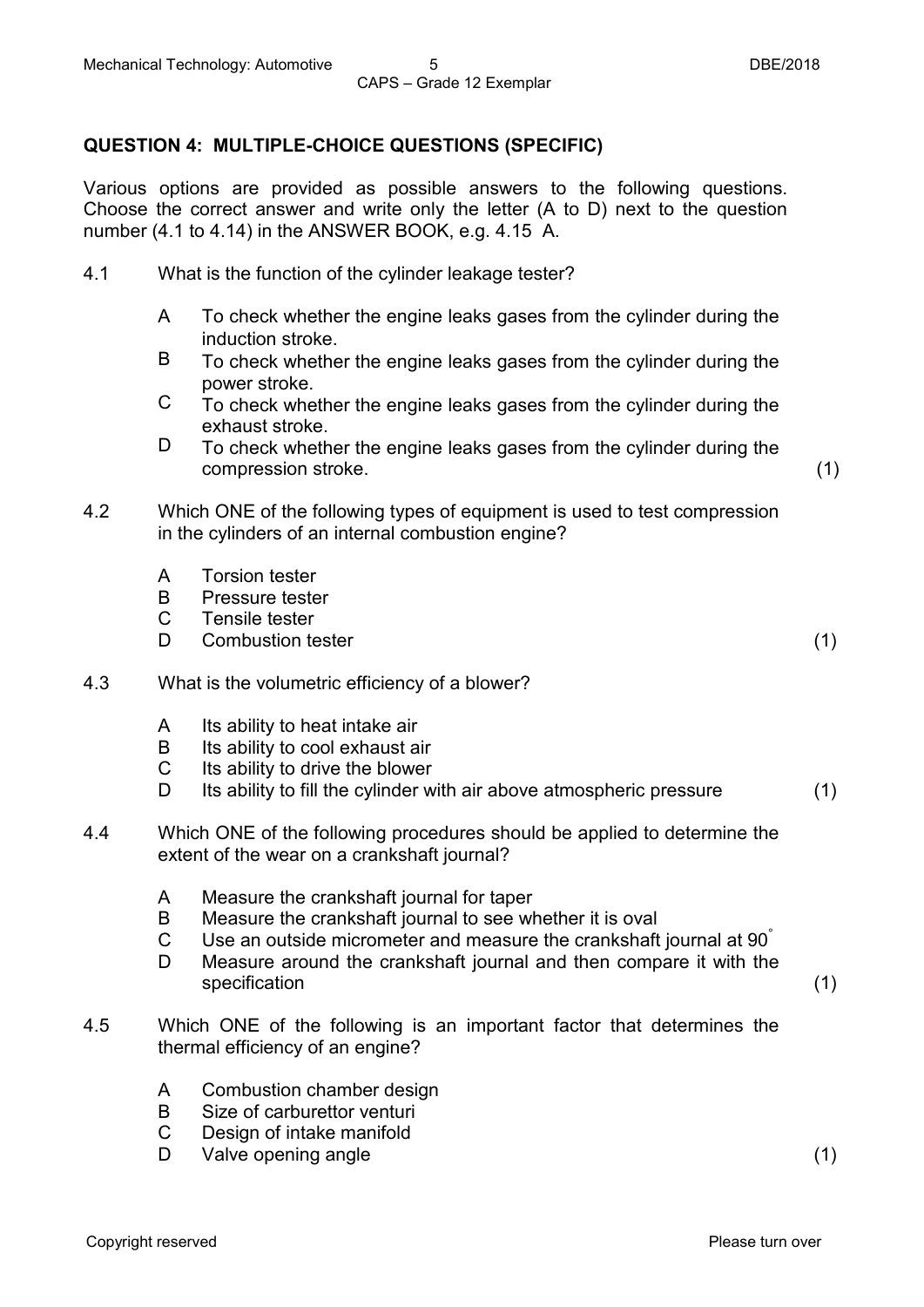- 4.6 What does the total volume that the piston will displace refer to when it moves upwards?
	- A Compression volume
	- B Clearance volume
	- $\mathcal{C}$ Swept volume
	- D. Piston volume (1)
- 4.7 What will the mechanical efficiency of the engine be if the engine delivers 50 kW brake power and 60 kW indicated power?
	- A 83,3 °C
	- B 1,2%
	- C 1,2 °C
	- D  $83,3\%$  (1)

- 4.8 Which ONE of the following safety precautions must be adhered to when a cylinder leakage tester is used?
	- A Use water to remove dust around the spark plug.
	- B Make sure the high-tension leads to the spark plugs are connected.
	- C Do not exceed the prescribed pressure in the cylinder.
	- D Exceed the prescribed pressure in the cylinder. (1)
- 4.9 Which ONE of the following is the cause of low fuel pressure in an engine?
	- A Combustion chamber volume
	- B Too low acceleration
	- $\mathcal{C}$ Faulty diaphragm
	- D. Too large engine capacity (1)
- 4.10 Which ONE of the following statements BEST defines *king-pin inclination*?
	- A The distance between the front and rear of the wheels
	- B The angle formed between the perpendicular line and the centre line of the king-pin, as seen from the side
	- C The angle formed between the perpendicular line and the centre line of the wheel, as seen from the front
	- D The angle formed between the perpendicular line and the centre line of the king pin, as seen from the front (1)
- 4.11 Which term describes the condition when the impeller of a torque converter rotates at maximum speed and the turbine is almost stationary?
	- A Torque speed
	- B Engine speed
	- $\mathcal{C}$ Acceleration speed
	- D Stall speed (1)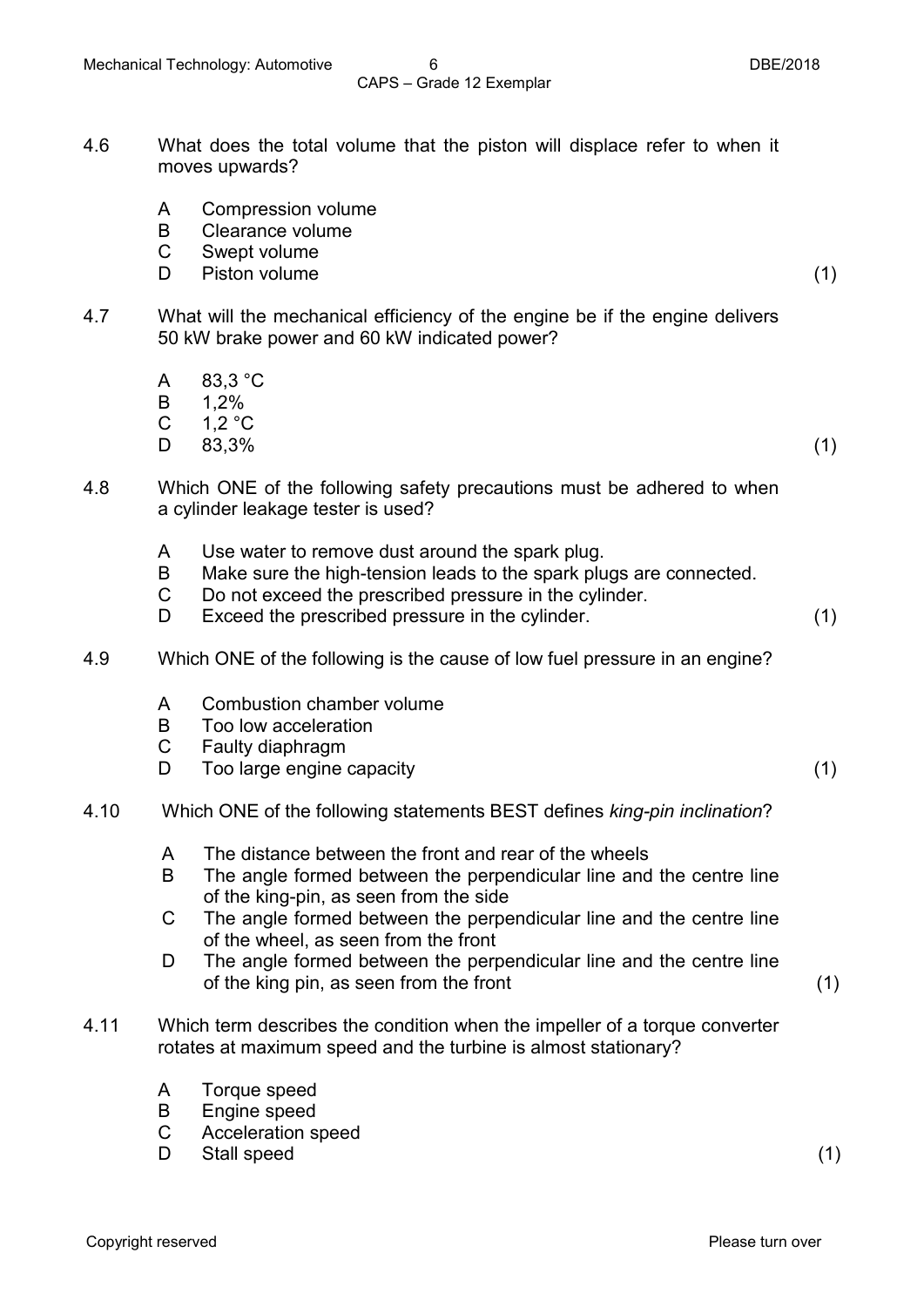#### CAPS – Grade 12 Exemplar

| 4.12 | Which gear is the centre gear in an epicyclical (planetary) gear train? |                                                                                                                            |               |
|------|-------------------------------------------------------------------------|----------------------------------------------------------------------------------------------------------------------------|---------------|
|      | A<br>B<br>C<br>D                                                        | Planetary pinion<br>Ring gear<br>Sun gear<br>Planetary gear carrier                                                        | (1)           |
| 4.13 |                                                                         | What is the gear ratio of a gear train with a drive gear rotating at 500 r/min<br>and a driven gear rotating at 100 r/min? |               |
|      | A<br>B<br>$\mathsf{C}$<br>D                                             | 1:5<br>5:1<br>1:2<br>2:1                                                                                                   | (1)           |
| 4.14 |                                                                         | Which ONE of the following is the purpose of brake bands in a<br>three-speed automatic gearbox?                            |               |
|      | A                                                                       | To hold the secondary sun gear and the planetary gear carrier                                                              |               |
|      | B<br>C                                                                  | respectively<br>To release the sun gear from the planetary gear carrier<br>To activate the smooth transfer of power        |               |
|      | D                                                                       | To drive the plates of both clutches to rotate with the turbine                                                            | (1)<br>$[14]$ |
|      |                                                                         | <b>QUESTION 5: TOOLS AND EQUIPMENT (SPECIFIC)</b>                                                                          |               |
| 5.1  |                                                                         | State THREE advantages of using a computerised diagnostic scanner<br>on modern vehicles.                                   | (3)           |
| 5.2  |                                                                         | Give THREE reasons for balancing motor vehicle wheels.                                                                     | (3)           |
| 5.3  |                                                                         | What is the main reason for using the following tools or equipment in an<br>automotive workshop?                           |               |
|      |                                                                         | 5.3.1<br>Wheel balancer                                                                                                    | (2)           |
|      | 5.3.2                                                                   | Gas analyser                                                                                                               | (2)           |
|      | 5.3.3                                                                   | Compression tester                                                                                                         | (2)           |
|      | 5.3.4                                                                   | Pressure tester                                                                                                            | (2)           |
|      | 5.3.5                                                                   | Wheel-alignment equipment                                                                                                  | (2)           |
| 5.4  |                                                                         | Name TWO benefits of well-balanced wheels on a motor vehicle.                                                              | (2)           |
| 5.5  |                                                                         | Explain the following wheel dimensions one needs to consider before<br>executing the dynamic balancing process:            |               |
|      | 5.5.1                                                                   | Off-set                                                                                                                    | (1)           |
|      | 5.5.2                                                                   | Width                                                                                                                      | (1)           |
|      | 5.5.3                                                                   | <b>Diameter</b>                                                                                                            | (1)           |
| 5.6  |                                                                         | Define static balancing of a wheel and tyre assembly.                                                                      | (2)<br>[23]   |

Copyright reserved **Please** turn over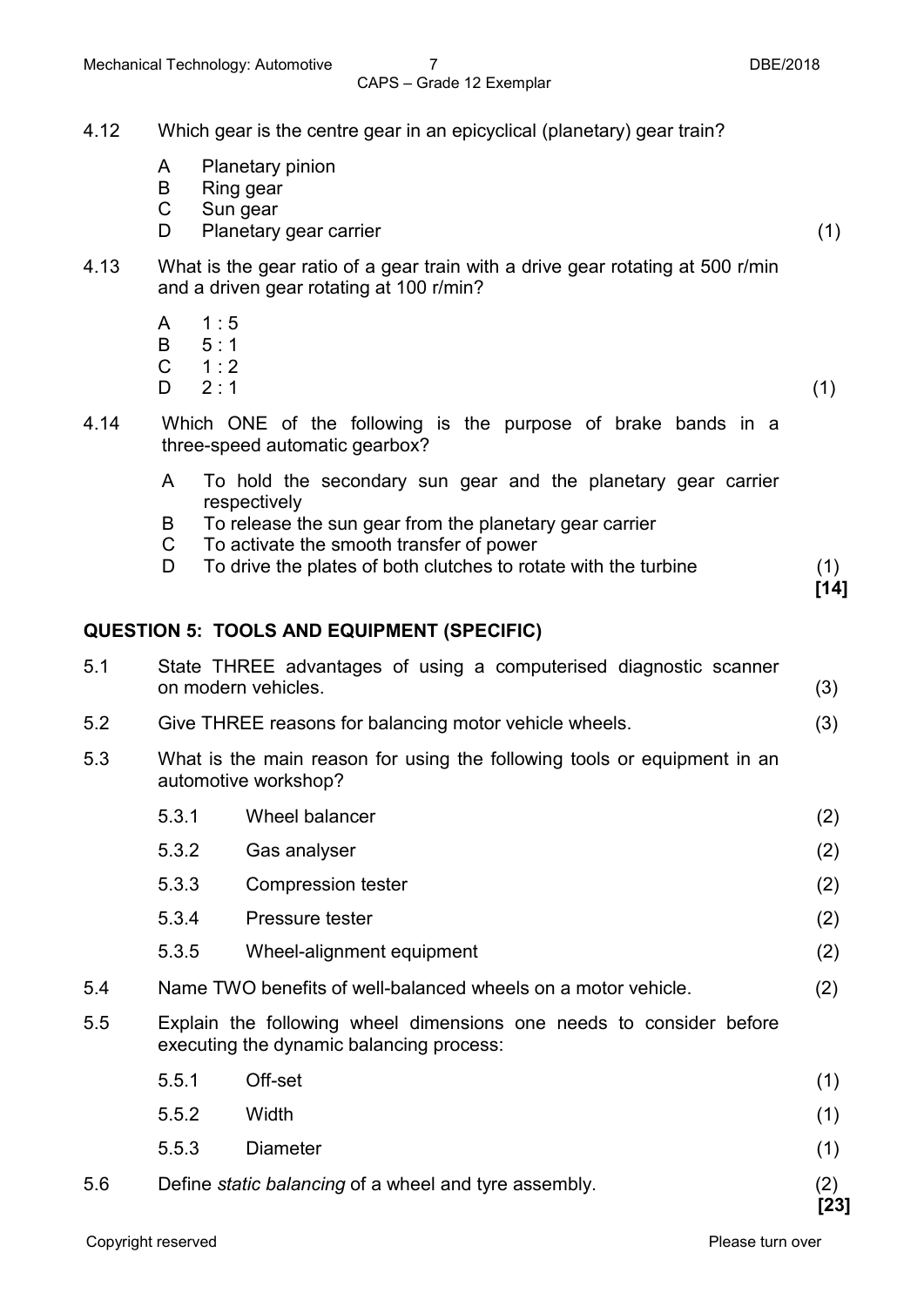#### **QUESTION 6: ENGINES (SPECIFIC)**

| 6.1 |                                                                                      | Explain TWO factors that cause vibration in an internal combustion engine.                                                        | (2)         |
|-----|--------------------------------------------------------------------------------------|-----------------------------------------------------------------------------------------------------------------------------------|-------------|
| 6.2 | placed?                                                                              | At what angle to the crank-pin on a crankshaft is the balancing weight                                                            | (2)         |
| 6.3 |                                                                                      | Define the dynamic balancing of a crankshaft.                                                                                     | (2)         |
| 6.4 |                                                                                      | Explain, by means of simple line sketches, how a crankshaft is statically<br>and dynamically balanced.                            | (8)         |
| 6.5 |                                                                                      | Explain why it is important to perform mechanical balancing on the<br>crankshaft and flywheel.                                    | (2)         |
| 6.6 |                                                                                      | To balance a crankshaft perfectly, metal needs to<br>be<br>removed.<br>Name THREE areas on the crankshaft where this can be done. | (3)         |
| 6.7 |                                                                                      | Explain the function of a vibration damper in an internal combustion engine.                                                      | (2)         |
| 6.8 | Name FOUR factors that influence a crankshaft layout to obtain a balanced<br>engine. |                                                                                                                                   | (4)         |
| 6.9 |                                                                                      | State the firing order/sequence of the following engines:                                                                         |             |
|     | 6.9.1                                                                                | Four-cylinder in-line engine                                                                                                      | (1)         |
|     | 6.9.2                                                                                | Horizontally opposed engine                                                                                                       | (1)         |
|     | 6.9.3                                                                                | Six-cylinder in-line engine                                                                                                       | (1)<br>[28] |
|     |                                                                                      | <b>QUESTION 7: FORCES (SPECIFIC)</b>                                                                                              |             |
| 7.1 |                                                                                      | Define the <i>compression ratio</i> of an internal combustion engine.                                                             | (2)         |

7.2 The bore and stroke of an engine is 80 mm and 90 mm respectively. The compression ratio is 9,5 : 1.

Determine, by means of calculations:

| The swept volume in cm <sup>3</sup> |  |
|-------------------------------------|--|
|                                     |  |

- 7.2.2 The original clearance volume in  $cm<sup>3</sup>$  (3)
- 7.2.3 The compression ratio is increased to 10 : 1. What will the new diameter of the bore be if the clearance volume remains unchanged? Answer must be in mm. (6)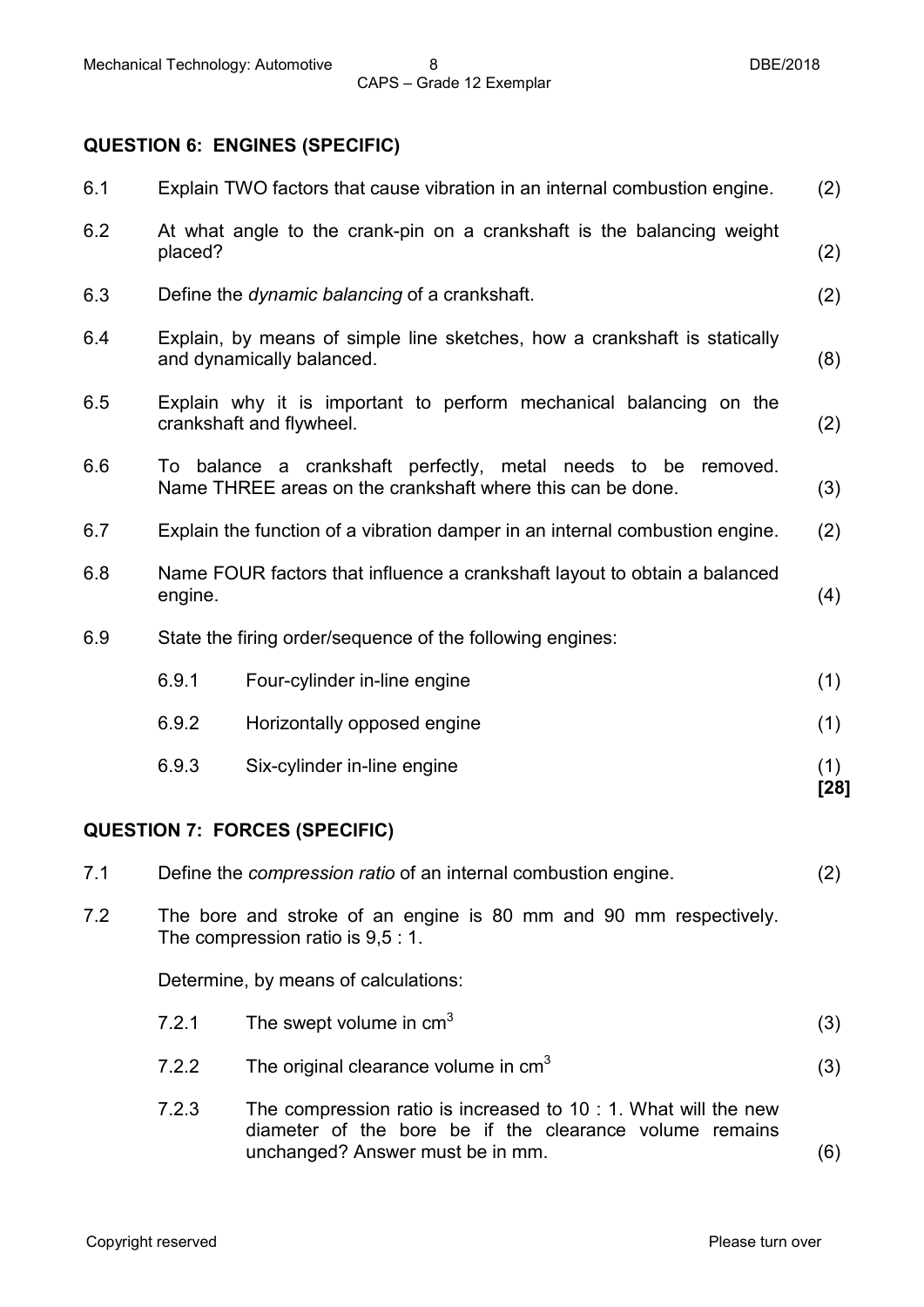7.3 The following data was recorded during a test carried out on a four-stroke, four-cylinder petrol engine:

| Brake wheel diameter:    | 820 mm      |
|--------------------------|-------------|
| Rope diameter:           | 20 mm       |
|                          |             |
| Brake dead weight:       | 765N        |
| Spring balance reading:  | 15 N        |
| Speed during test:       | 1 200 r/min |
| Mean effective pressure: | 800 kPa     |
| Bore diameter:           | 110 mm      |
| Stroke:                  | 150 mm      |

Determine, by means of calculations:

|       |                              | $[32]$ |
|-------|------------------------------|--------|
| 7.3.4 | <b>Mechanical efficiency</b> | (2)    |
| 7.3.3 | Brake power in kW            | (4)    |
| 7.3.2 | Indicated power              | (9)    |
| 7.3.1 | Torque                       | (3)    |

# **QUESTION 8: MAINTENANCE(SPECIFIC)**

| 8.1 | an engine. | Give TWO reasons why it is necessary to perform an oil pressure test on                                                                                                                                                 | (2)         |  |
|-----|------------|-------------------------------------------------------------------------------------------------------------------------------------------------------------------------------------------------------------------------|-------------|--|
| 8.2 |            | Give TWO reasons for a high carbon monoxide (CO) reading on an internal<br>combustion engine.                                                                                                                           | (2)         |  |
| 8.3 |            | Give THREE reasons for a high hydrocarbon (HC) reading on an internal<br>combustion engine.                                                                                                                             |             |  |
| 8.4 |            | After a compression test had been conducted on an internal combustion<br>engine, the results indicated lost compression in one of the cylinders.<br>Give THREE possible reasons for the lost compression in the engine. | (3)         |  |
| 8.5 |            | Explain how a wet compression test is carried out.                                                                                                                                                                      | (2)         |  |
| 8.6 |            | Explain, in point form, the procedure when the cooling-system pressure<br>tester is used to test the pressure in the cooling system.                                                                                    | (7)         |  |
| 8.7 |            | As a result of engine power loss in a vehicle the mechanic conducts<br>a compression test according to certain procedures. Why are the following<br>procedures followed?                                                |             |  |
|     | 8.7.1      | Remove the high-tension lead.                                                                                                                                                                                           | (1)         |  |
|     | 8.7.2      | Unplug the fuel-injection system.                                                                                                                                                                                       | (1)         |  |
|     | 8.7.3      | Open the throttle valve fully.                                                                                                                                                                                          | (1)         |  |
|     | 8.7.4      | Record the readings.                                                                                                                                                                                                    | (1)<br>[23] |  |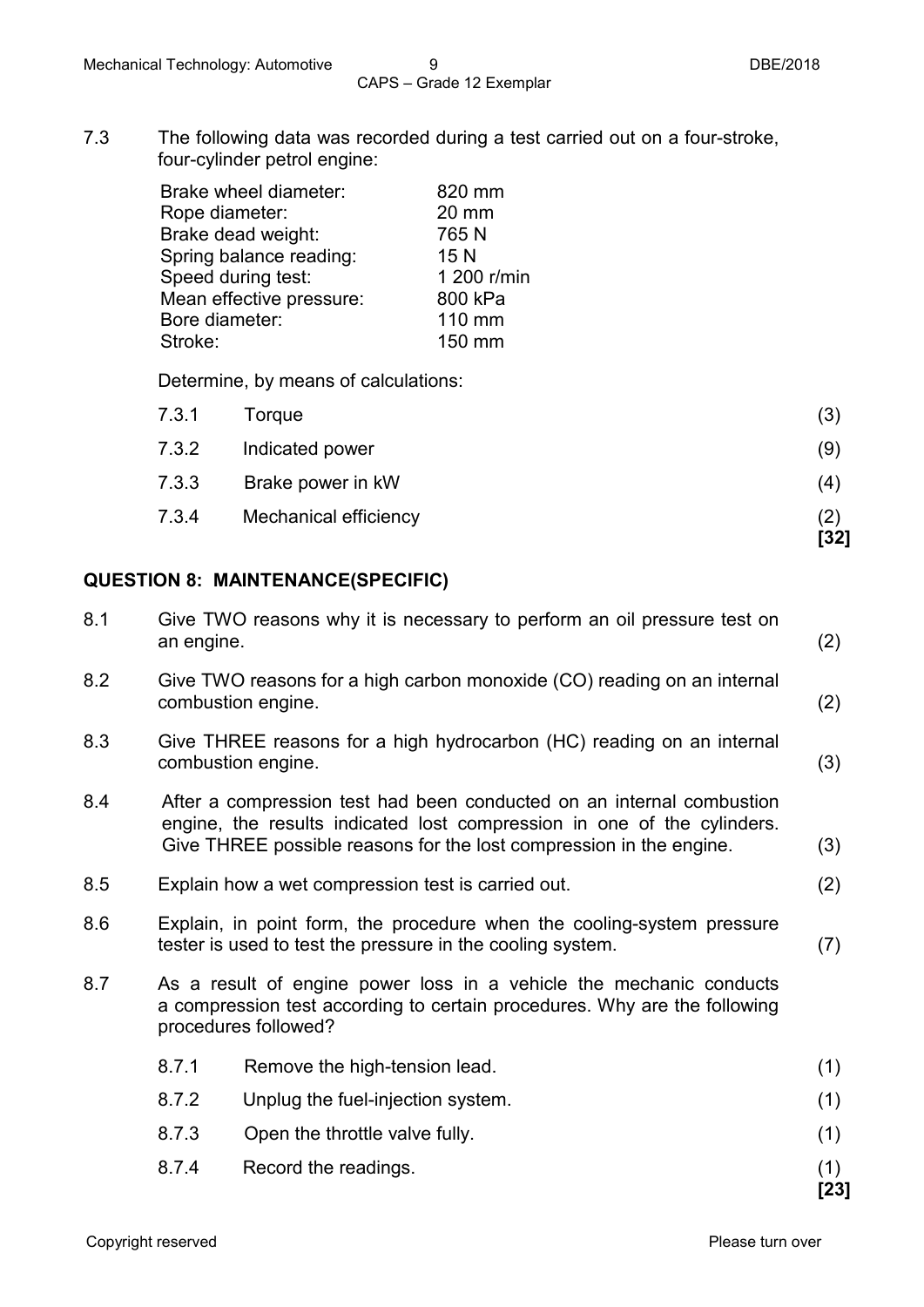**QUESTION 9: SYSTEMS AND CONTROL (AUTOMATIC GEARBOX) (SPECIFIC)**

9.1 What do you understand by the term *transmission* in a motor vehicle? (2)

9.2 FIGURES 9.2.1 and 9.2.2 below show two basic types of layouts of automatic-transmission drives. Identify the TWO types of layouts.

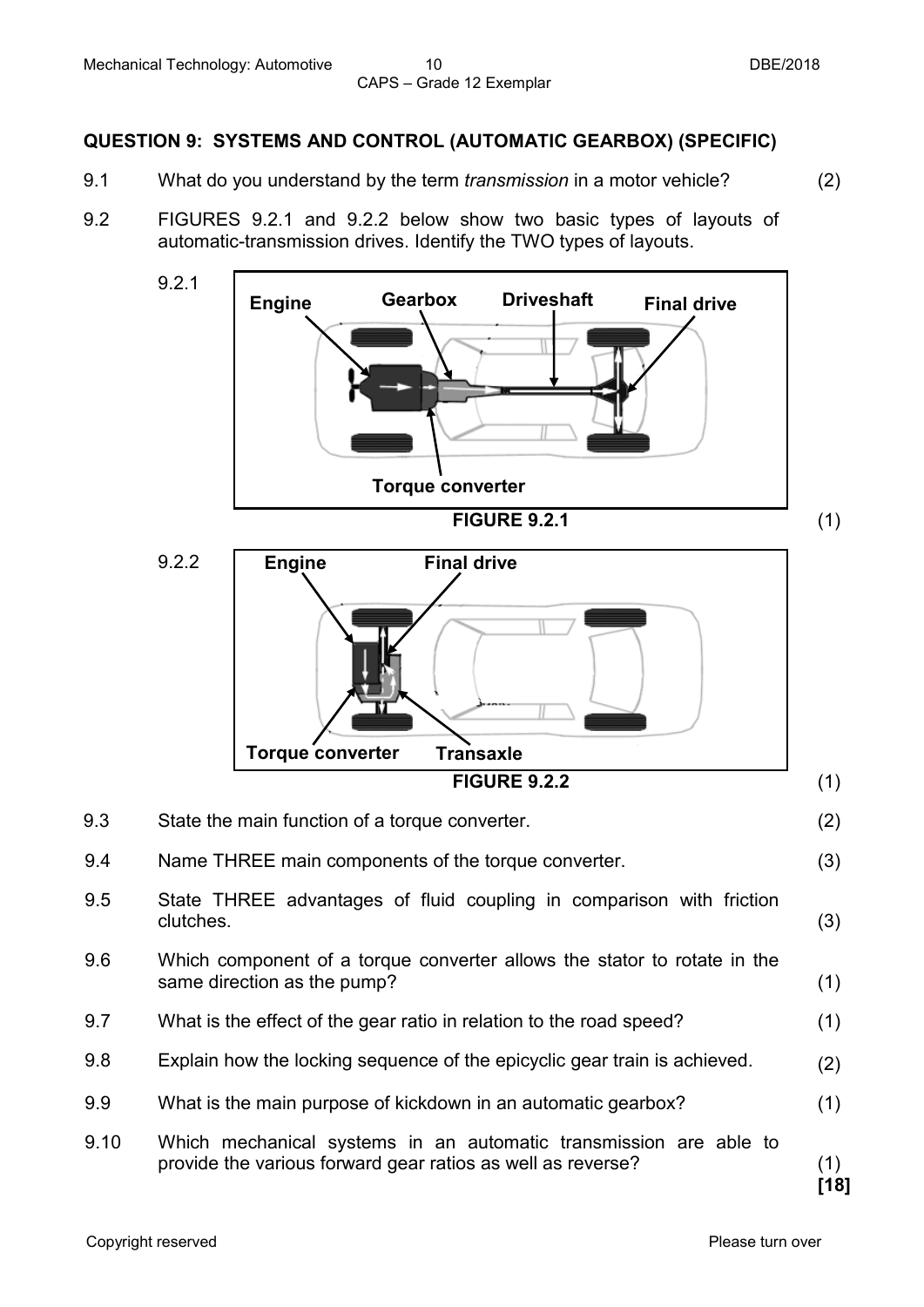# **QUESTION 10: SYSTEMS AND CONTROL (AXLES, STEERING GEOMETRY AND ELECTRONICS) (SPECIFIC)**

- 10.1 Define *dynamic balancing* of a wheel and tyre assembly. (2)
- 10.2 State FIVE factors that need to be taken into account before wheel alignment is adjusted. (5)
- 10.3 Use a neat labelled sketch to illustrate 'toe-in' of the front wheels of a motor vehicle. (3)
- 10.4 FIGURE 10.4 below shows an alignment angle. Answer the questions that follow.



**FIGURE 10.4**

| 10.10 |        | Explain the operation of an electrical fuel pump.                       | (8)<br>[32] |
|-------|--------|-------------------------------------------------------------------------|-------------|
| 10.9  |        | State ONE function of the stator and stator windings.                   | (1)         |
| 10.8  |        | What is the function of the diode in the alternator of a motor vehicle? | (1)         |
| 10.7  |        | State ONE disadvantage of speed control in a motor vehicle.             | (1)         |
| 10.6  |        | Name ONE advantage of speed control in a motor vehicle.                 | (1)         |
| 10.5  |        | Describe the purpose of speed control in a motor vehicle.               | (1)         |
|       | 10.4.3 | Define the alignment angle in FIGURE 10.4.                              | (2)         |
|       | 10.4.2 | Identify A to F in FIGURE 10.4.                                         | (6)         |
|       | 10.4.1 | Identify the alignment angle in FIGURE 10.4.                            | (1)         |